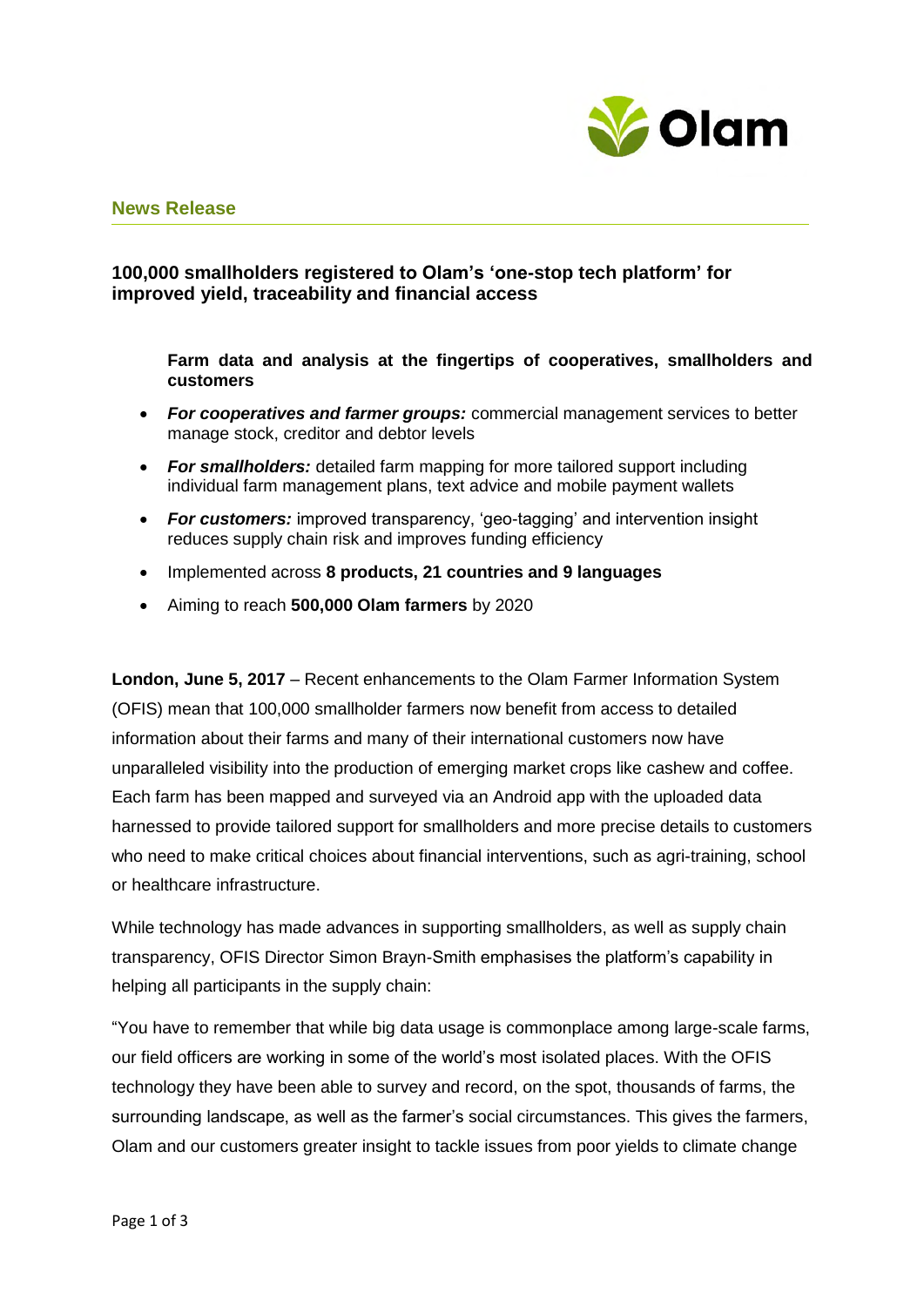and child labour. And by 'GeoTagging' each bag of produce we can trace it from farm to fork, providing assurance to end users on product provenance."

# **Facilitating enterprise management**

The OFIS platform has been designed to build capacity from the ground up and allows farmer groups and cooperatives to manage their stock levels and keep an eye on creditor and debtor positions. It also gives them detailed reports about their business activities including a way to prove provenance of a product which in turn helps them access traceability premiums.

### **Personalised plans for farmers**

As part of Olam's sustainability interventions under the Olam Livelihood Charter,<sup>1</sup> OFIS can now give personalised farm development plans to each farmer with advice on how to make the most of each plot and crop. Over 10,000 have been generated for cocoa farmers. This advice, such as when and how to prune based on the exact age of the trees, can be texted straight to the farmer's mobile phone. Having a plan empowers the farmer while progress against recommendations can be tracked over time, and adapted where necessary. They can also receive payments for their crops into a 'mobile wallet', allowing for the creation of credit histories and eventually bringing financial services to the rural disenfranchised.

### **Improving intervention efficiency for field staff and customers**

Olam field staff and implementing partners can keep a close track of all farmer training progress versus programme targets. Cross cutting and comparing extensive data sets enables staff to understand more easily why one farmer group, or even an individual farmer, may be getting lower yields than others in the same region. This enables more efficient use of resources, helping to achieve scale.

Currently OFIS is being rolled out across Olam's Cashew, Cocoa, Coffee, Hazelnuts, Palm, Pepper, Rice and Rubber supply chains, with a goal to reach half a million farmers by 2020.

Issued on behalf of Olam International Limited by: Gong Communications, 1 Blandford Street, London, W1U 3DA

**For further information, please contact:** 

Olam Corporate Communications

Emma Blinkhorn, PR Manager, [emma.blinkhorn@olamnet.com](mailto:emma.blinkhorn@olamnet.com) 

**.** 

<sup>1</sup> Over 300,000 smallholders are supported under Olam's Livelihood Charter